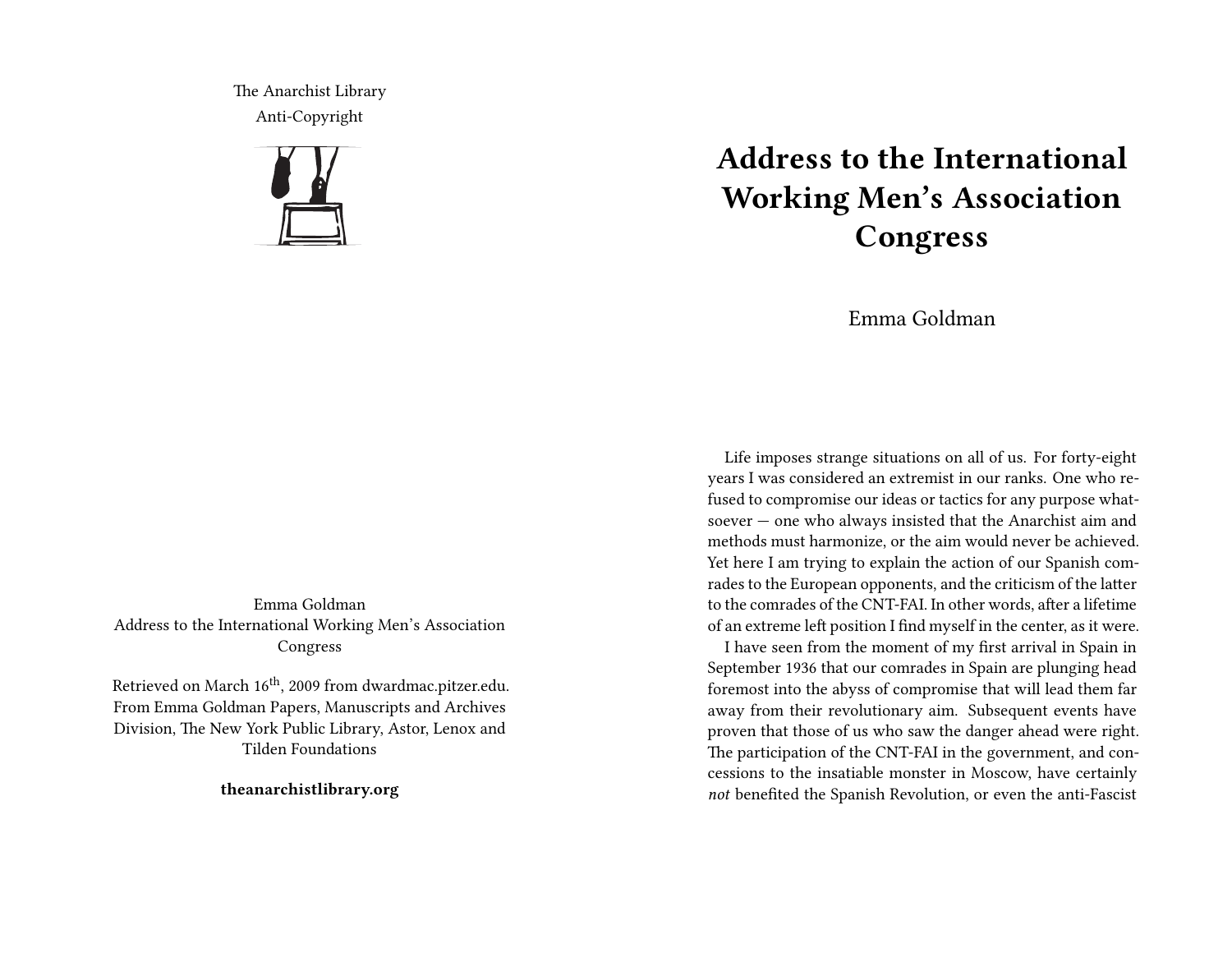struggle. Yet closer contact with reality in Spain, with the almost insurmountable odds against the aspirations of the CNT-FAI, made me understand their tactics better, and helped me to guard against any dogmatic judgment of our comrades.

I am inclined to believe that the critics in our ranks outside of Spain would be less rigid in their appraisal if they too had come closer to the life-and-death struggle of the CNT-FAI — not that I do not agree with their criticism. I think them 95 percent right. However, I insist that independent thinking and the right of criticism have ever been our proudest Anarchist boast, indeed, the very bulwark of Anarchism. The trouble with our Spanish comrades is their marked sensitivity to criticism, or even to advice from any comrade outside of Spain. But for that, they would understand that their critics are moved not by villainy, but by their deepest concern for the fate of the CNT-FAI.

The Spanish Anarcho-Syndicalist and Anarchist movements until very recently have held out the most glaring fulfillment of all our dreams and aspirations. I cannot therefore blame those of our comrades who see in the compromises of the Spanish Anarchists a reversal of all they had held high for well nigh seventy years. Naturally some comrades have grown apprehensive and have begun to cry out against the slippery road which the CNT-FAI entered on. I have known these comrades for years. They are among my dearest friends. I know it is their revolutionary integrity which makes them so critical, and not any ulterior motive. If our Spanish comrades could only understand this, they would be less indignant, nor consider their critics their enemies.

Also, I fear that the critics too are very much at fault. They are no less dogmatic than the Spanish comrades. They condemn every step made in Spain unreservedly. In their sectarian attitude they have overlooked the motive element recognised in our time even in capitalist courts. Yet it is a fact that one can never judge human action unless one has discovered the motive back of the action.

2

cannot make me forget their glorious revolutionary traditions of seventy years. Their gallant struggle — always haunted, always driven at bay, always in prison and exile. This makes me think that the CNT-FAI have remained fundamentally the same, and that the time is not far off when they will again prove themselves the symbol, the inspirational force, that the Spanish Anarcho-Syndicalists and Anarchists have always been to the rest of the Anarchists in the world.

Since I have been privileged to be in Spain twice — near the comrades, near their splendid constructive labour — since I was able to see their selflessness and determination to build a new life on their soil, my faith in our comrades has deepened into a firm conviction that, whatever their inconsistencies, they will return to first principles. Tested by the fires of the anti-Fascist war and the revolution, the CNT-FAI will emerge unscathed. Therefore I am with them, regardless of everything. A thousand times would I have rather remained in Spain to risk my life in their struggle than returned to the so-called safety in England. But since that could not be, I mean to strain every muscle and every nerve to make known, in as far as my pen and voice can reach, the great moral and organisational force of the CNT-FAI and the velour and heroism of our Spanish comrades.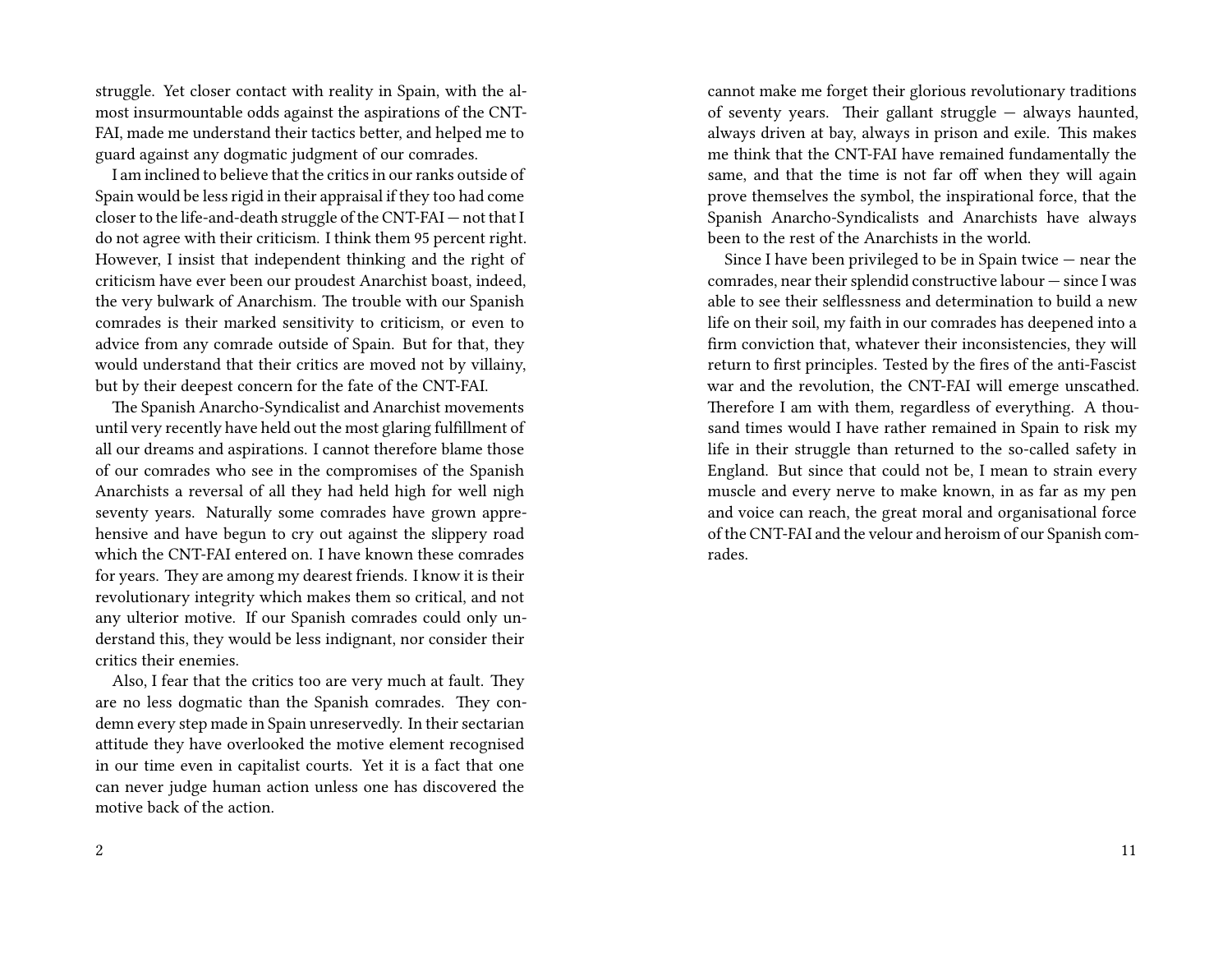It is a miracle of miracles that our people are still on deck, more than ever determined to win. I cannot but think that the training our comrades are getting in the military schools will make them fitter to strike, and with greater force. I have been strengthened in this belief by my talks with young comrades in the military schools — with some of them at the Madrid front and with CNT-FAI members occupying high military positions. They all assured me that they had gained much through the military training, and that they feel more competent and surer of themselves to meet the enemy forces. I am not forgetting the danger of militarisation in a prolonged war. If such a calamity should happen, there will not be many of our gallant militias left to return as military ultimatums. I fervently hope that Fascism will be conquered quickly, and that our comrades can return from the front in triumph to where they came from — the collectives, land and industries. For the present there is no danger that they will become cogs in the military wheel.

All these factors directing the course of the CNT-FAI should be taken into consideration by the comrade critics, who after all are far removed from the struggle, hence really not in a position to see the whole tragic drama through the eyes of those who are in the actual struggle.

I do not mean to say that I may not also reach the painful point of disagreement with the CNT-FAI. But until Fascism is conquered, I would not raise my hand against them. For the present my place is at the side of the Spanish comrades and their great struggle against a whole world.

Comrades, the CNT-FAI are in a burning house; the flames are shooting up through every crevice, coming nearer and nearer to scorch our comrades. At this crucial moment, and with but few people trying to help save our people from the consuming flame, it seems to me a breach of solidarity to pour the acid of your criticism on their burned flesh. As for myself, I cannot join you in this. I know the CNT-FAI have gone far afield from their and our ideology. But that

When I have pointed this out to our critical comrades they have insisted that Lenin and his group were also moved by the best intentions, "and see what they have made of the Revolution." I fail to see even the remotest similarity. Lenin aimed at a formidable State machine, a deadly dictatorship. From the very beginning, this spelled the death of the Russian Revolution — whereas the CNT-FAI not only aimed at, but actually gave life to, libertarian economic reconstructions. From the very moment they had driven the Fascists and militarists out of Catalonia, this herculean task was never lost sight of. The work achieved, considering the insurmountable obstacles, was extraordinary. Already on my first visit I was amazed to find so many collectives in the large cities and the villages.

I returned to Spain with apprehension because of all the rumours that had reached me after the May events of the destruction of the collectives. It is true that the Lister and Karl Marx Brigades went through Aragon and places in Catalonia like a cyclone, devastating everything in their way; but it is nevertheless the fact that most of the collectives were keeping up as if no harm had come to them. In fact I found the collectives in September and October 1937 in better-organised condition and in better working order  $-$  and that, after all, is the most important achievement that must be kept in mind in any appraisal of the mistakes made by our comrades in Spain. Unfortunately, our critical comrades do not seem to see this all-important side of the CNT-FAI. Yet it is this which differentiates them from Lenin and his crowd who, far from even attempting to articulate the Russian Revolution in terms of constructive effort, destroyed everything during the civil war and even many years after.

Strangely enough, the very comrades of the civil war in Russia who had explained every step of the dictatorship as "revolutionary necessity" are now the most unyielding opponents of the CNT-FAI. "We have learned our lesson from the Russian Revolution," they say. But as no one learns anything from the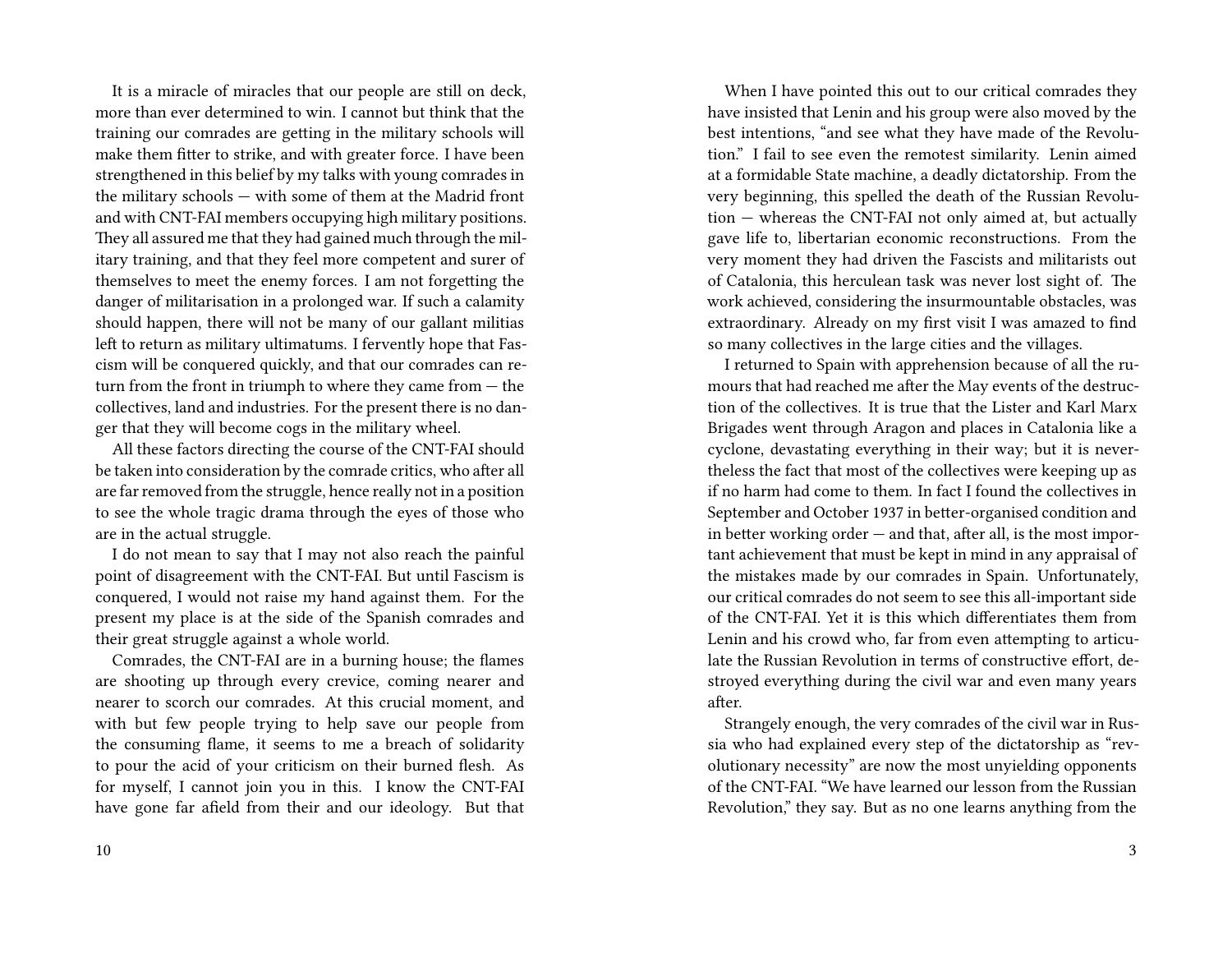experience of others, we must, whether we like it or not, give our Spanish comrades a chance to find their bearings through their own experience. Surely our own flesh and blood are entitled to the same patient help and solidarity some of us have given generously to our archenemies the Communists.

The CNT-FAI are not so wrong when they insist that the conditioning in Spain is quite different from that which actuated the struggle in Russia. In point of fact the two social upheavals are separate and distinct from each other.

The Russian Revolution came on top of a war-exhausted people, with all the social fabric in Russia disintegrated, the country far removed from outside influences. Whatever dangers it encountered during the civil war came entirely from within the country itself. Even the help given to the interventionists by England, Poland, and France were contributed sparingly. Not that these countries were not ready to crush the Revolution by means of well-equipped armies; but Europe was too sapped. There were neither men nor arms enough to enable the Russian counter-revolutionists to destroy the Revolution and its people.

The revolution in Spain was the result of a military and Fascist conspiracy. The first imperative need that presented itself to the CNT-FAI was to drive out the conspiratorial gang. The Fascist danger had to be met with almost bare hands. In this process the Spanish workers and peasants soon came to see that their enemies were not only Franco and his Moorish hordes. They soon found themselves besieged by formidable armies and an array of modern arms furnished to Franco by Hitler and Mussolini, with all the imperialist pack playing their sinister underhanded game. In other words, while the Russian Revolution and the civil war were being fought out on Russian soil and by Russians, the Spanish revolution and anti-Fascist war involves all the powers of Europe. It is no exaggeration to say that the Spanish Civil War has spread out far beyond its own confines.

If it was inconsistent on the part of the CNT-FAI to consent to militarisation, it was also inconsistent for us to change our attitude toward war, which some of us had held all our lives. We had always condemned war as serving capitalism and no other purpose; but when we realised that our heroic comrades in Barcelona had to continue the anti-Fascist struggle, we immediately rallied to their support, which was undoubtedly a departure from our previous stand on war. Once we realised that it would be impossible to meet hordes of Fascists armed to the very teeth, we could not escape the next step, which was militarisation. Like so many actions of the CNT-FAI undoubtedly contrary to our philosophy, they were not of their making or choosing. They were imposed upon them by the development of the struggle, which if not brought to a successful end, would exterminate the CNT-FAI, destroy their constructive achievements, and set back Anarchist thought and ideas not only in Spain but in the rest of the world.

Dear comrades, it is not a question of justification of everything the CNT-FAI have been doing. It is merely trying to understand the forces that drove and drive them on. Whether to triumph or defeat will depend a great deal on how much we can awaken the international proletariat to come to the rescue of the struggle in Spain; and unless we can create unity among ourselves, I do not see how we can call upon the workers of the world to unite in their efforts to conquer Fascism and to rescue the Spanish revolution.

Our comrades have a sublime ideal to inspire them; they have great courage and the iron will to conquer Fascism. All that goes a long way to hold up their morale. Airplanes bombarding towns and villages and all the other monster mechanisms cannot be stopped by spiritual values. The greater the pity that our side was not prepared, nor had the physical means to match the inexhaustible supplies streaming into Franco's side.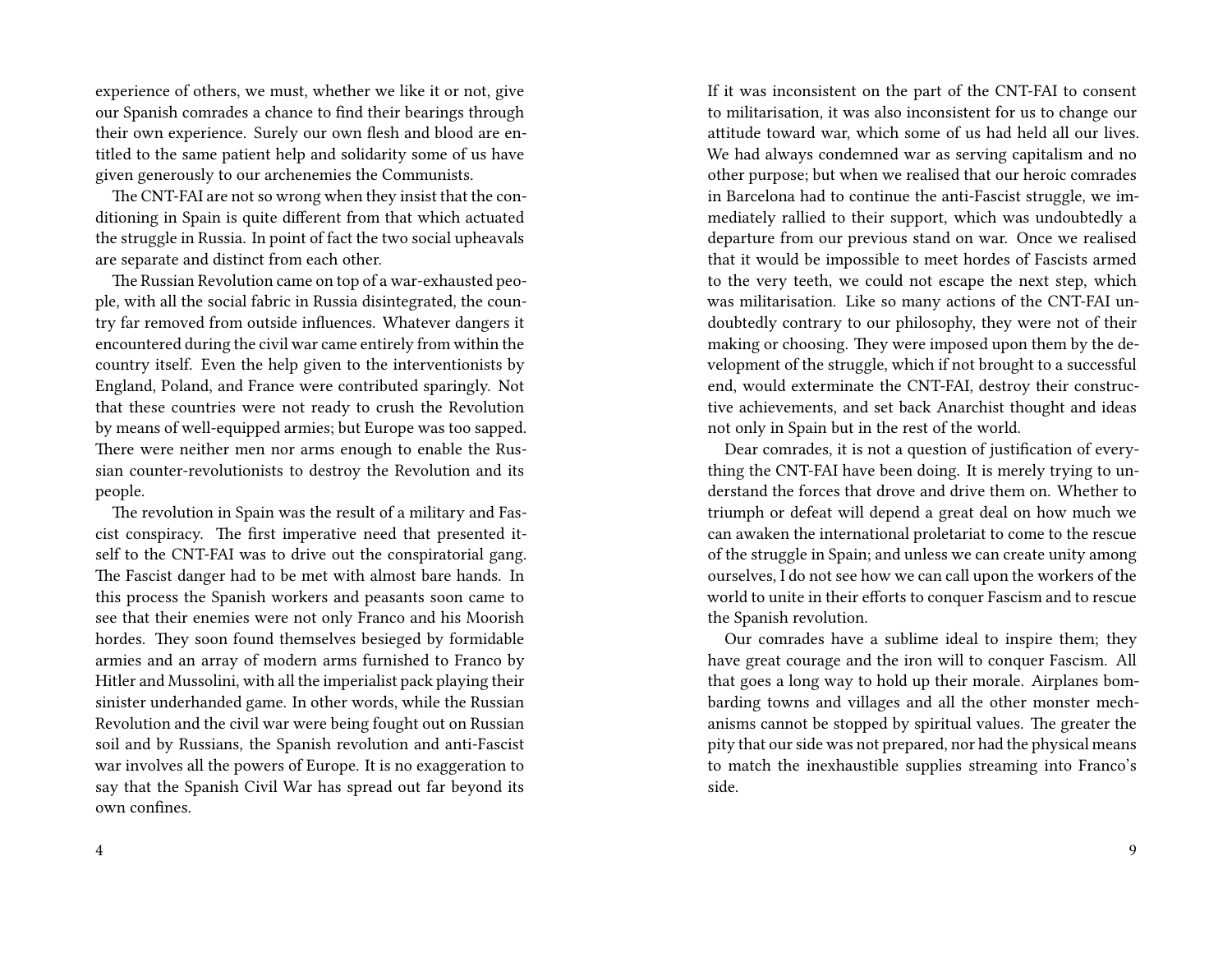If our comrades have erred in permitting the Communist invasion it was only because the CNT-FAI are the implacable enemies of Fascism. They were the first, not only in Spain but in the whole world, to repulse Fascism, and they are determined to remain the last on the battlefield, until the beast is slain. This supreme determination sets the CNT-FAI apart in the history of indomitable champions and fighters for freedom the world has ever known. Compared with this, their compromises appear in a less glaring light.

True, the tacit consent to militarization on the part of our Spanish comrades was a violent break with their Anarchist past. But grave as this was, it must also be considered in the light of their utter military inexperience. Not only theirs but ours as well. All of us have talked rather glibly about antimilitarism. In our zeal and loathing of war we have lost sight of modern warfare, of the utter helplessness of untrained and unequipped men face to face with mechanized armies, and armed to their teeth for the battle on land, sea, and air. I still feel the same abhorrence of militarism, its dehumanization, its brutality and its power to turn men into automatons. But my contact with our comrades at the various fronts during my first visit in 1936 convinced me that some training was certainly needed if our militias were not to be sacrificed like newborn children on the altar of war.

While it is true that after July 19 tens of thousands of old and young men volunteered to go to the front — they went with flying colours and the determination to conquer Franco in a short time — they had no previous military training or experience. I saw a great many of the militia when I visited the Durruti and Huesca fronts. They were all inspired by their ideal — by the hatred of Fascism and passionate love of freedom. No doubt that would have carried them a long way if they had had only the Spanish Fascists to face; but when Germany and Italy began pouring in hundreds of thousands of men and masses of war materiel, our militias proved very inadequate indeed.

As if that were not enough to force the CNT-FAI to hold themselves up by *any* means, rather than to see the revolution and the masses drowned in the bloodbath prepared for them by Franco and his allies — our comrades had also to contend with the inertia of the international proletariat. Herein lies another tragic difference between the Russian and Spanish revolutions.

The Russian Revolution had met with almost instantaneous response and unstinted support from the workers in every land. This was soon followed by the revolution in Germany, Austria, and Hungary; and the general strike of the British workers who refused to load arms intended for the counter-revolutionists and interventionists. It brought about the mutiny in the Black Sea, and raised the workers everywhere to the highest pitch of enthusiasm and sacrifice.

The Spanish revolution, on the other hand, just because its leaders are Anarchists, immediately became a sore in the eyes not only of the bourgeoisie and the democratic governments, but also of the entire school of Marxists and liberals. In point of truth the Spanish revolution was betrayed by the whole world.

It has been suggested that our comrades in every country have contributed handsomely in men and money to the Spanish struggle, and that they alone should have been appealed to.

Well, comrades, we are members of the same family and we are among ourselves. We therefore need not beat around the bush. The deplorable fact is that there is no Anarchist or Anarcho-Syndicalist movement of any great consequence outside of Spain, and in a smaller degree France, with the exception of Sweden. Whatever Anarchist movements there are in other countries consist of small groups. In all England, for instance, there is no organised movement — only a few groups.

With the most fervent desire to aid the revolution in Spain, our comrades outside of it were neither numerically nor materially strong enough to turn the tide. Thus finding themselves up against a stone wall, the CNT-FAI was forced to descend